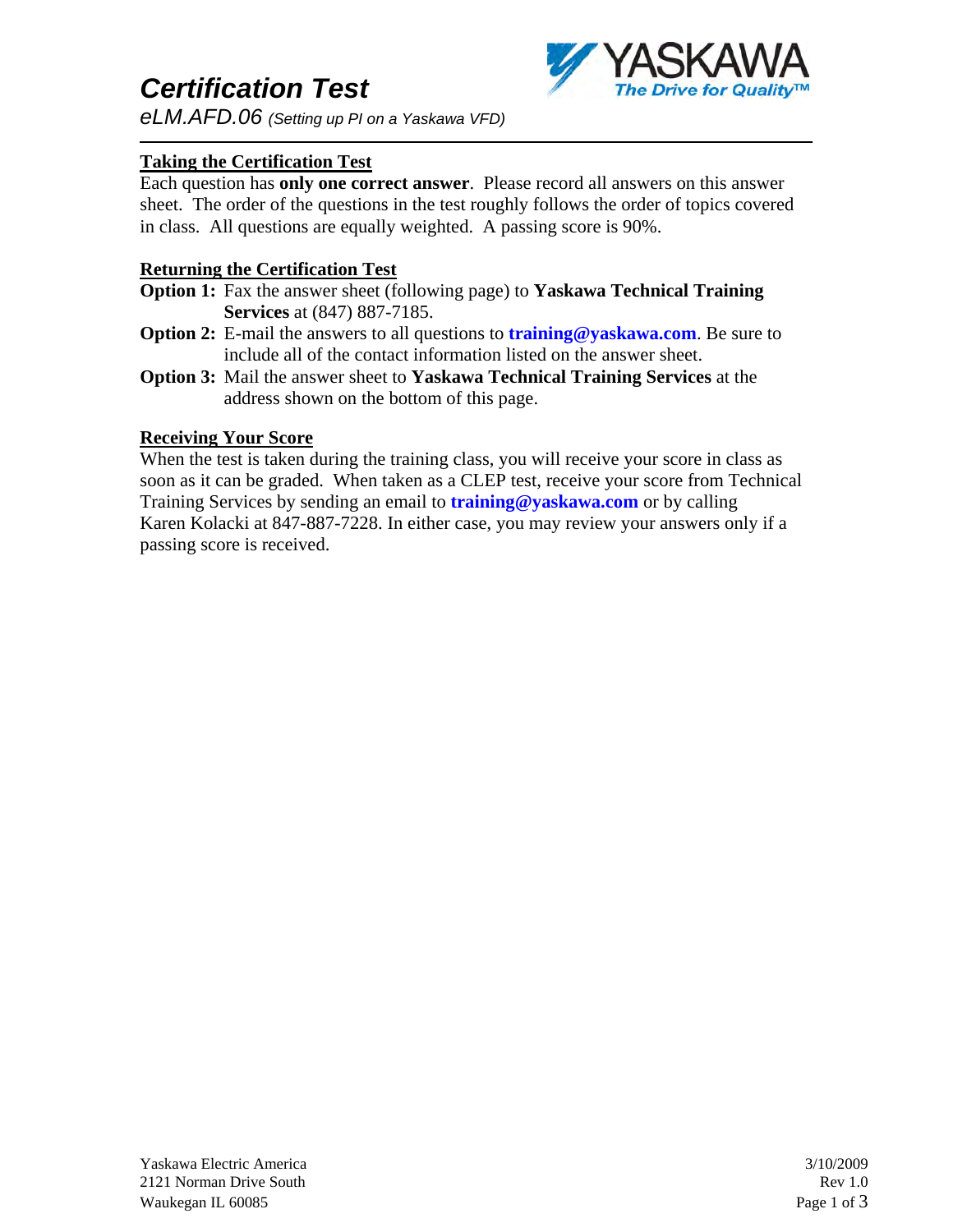## *Certification Test*



*eLM.AFD.06 (Setting up PI on a Yaskawa VFD)*

### **Answer Sheet:**

| 1. |                    | 6. | ------ |
|----|--------------------|----|--------|
| 2. | ------------------ |    |        |
| 3. |                    |    |        |
|    | ---------          |    |        |
| 5. |                    |    |        |

#### **Contact Information:**

| Name:<br>the contract of the contract of the contract of the contract of the contract of | Title:      |
|------------------------------------------------------------------------------------------|-------------|
| Company:                                                                                 | Email:      |
| Address:                                                                                 |             |
| Phone Number:                                                                            | Fax number: |
| Supervisor's Name/Title:                                                                 |             |
| Yaskawa Salesperson's Name<br>(if Distributor)                                           |             |
| Yaskawa Distributor<br>(if End User)                                                     |             |
| <b>Test Date:</b>                                                                        |             |